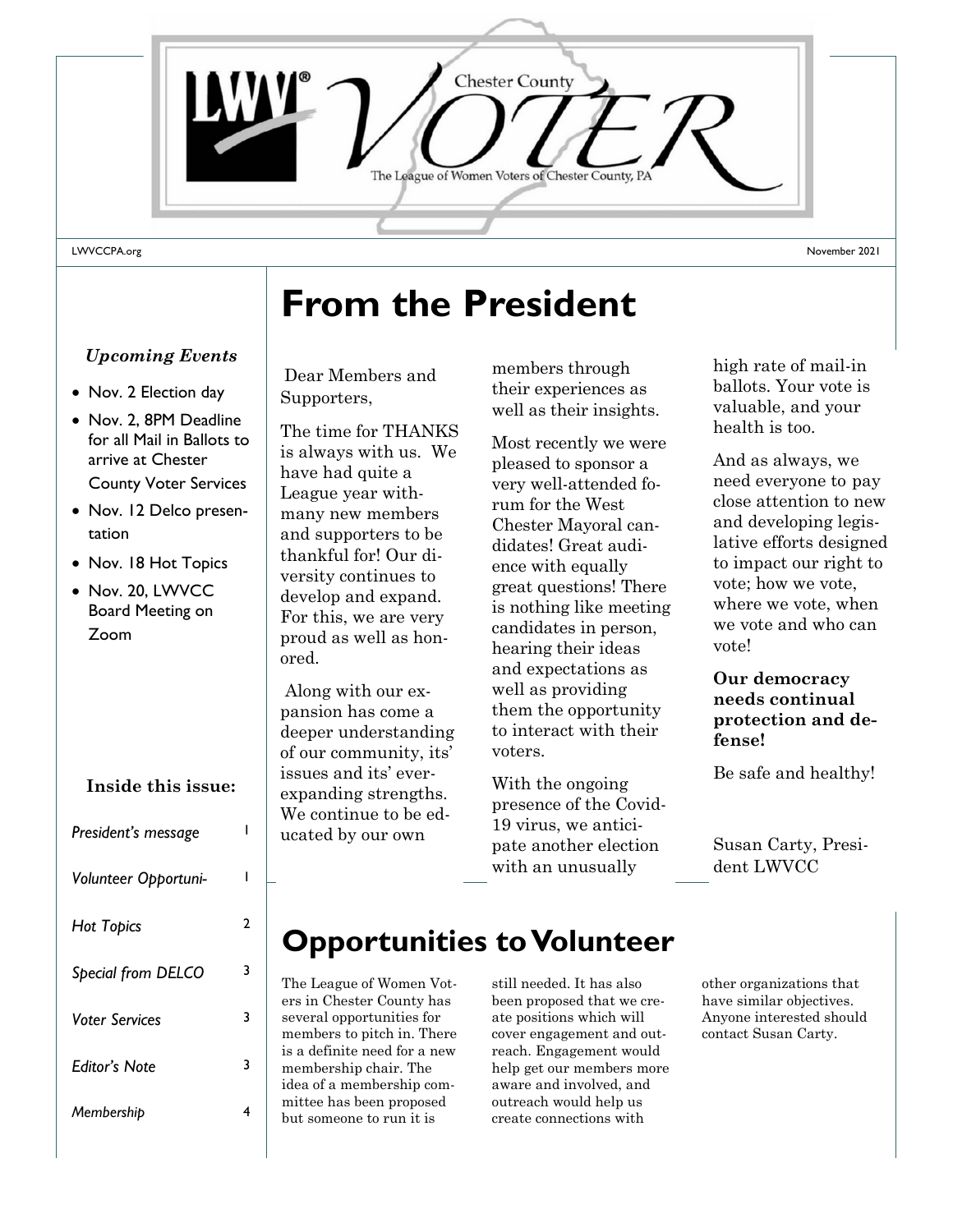

LWVCC board at the annual dinner. From L to R front row: Kay Sharp, Carole Mackrell, Val Thomas, Susan Carty, back row: Ellen Richardson, Sandy Schaal, Lisa Forsyth, Debra Maynard, and Loraine Deisinger

## **Hot Topics: Mark Davis on Social Equity**

Save the Date! November 18! LWV CC member, Mark Davis will speak for our Hot Topic series at 7:00pm via Zoom. Mark Davis, who teaches in the Department of Public Policy and Administration at West Chester University will discuss Social Equity providing thoughtful insight into how social equity differs from

equality, why it is both a social buzz word, a rallying cry and a political lightening rod today. From there he will reflect on race relations and social justice, particularly in the wake of the 2020 protests following the killing of George Floyd. There will be time for questions following his presentation. Please join us for a timely and interesting discus-

sion. Watch your email for a zoom link to Mark's talk.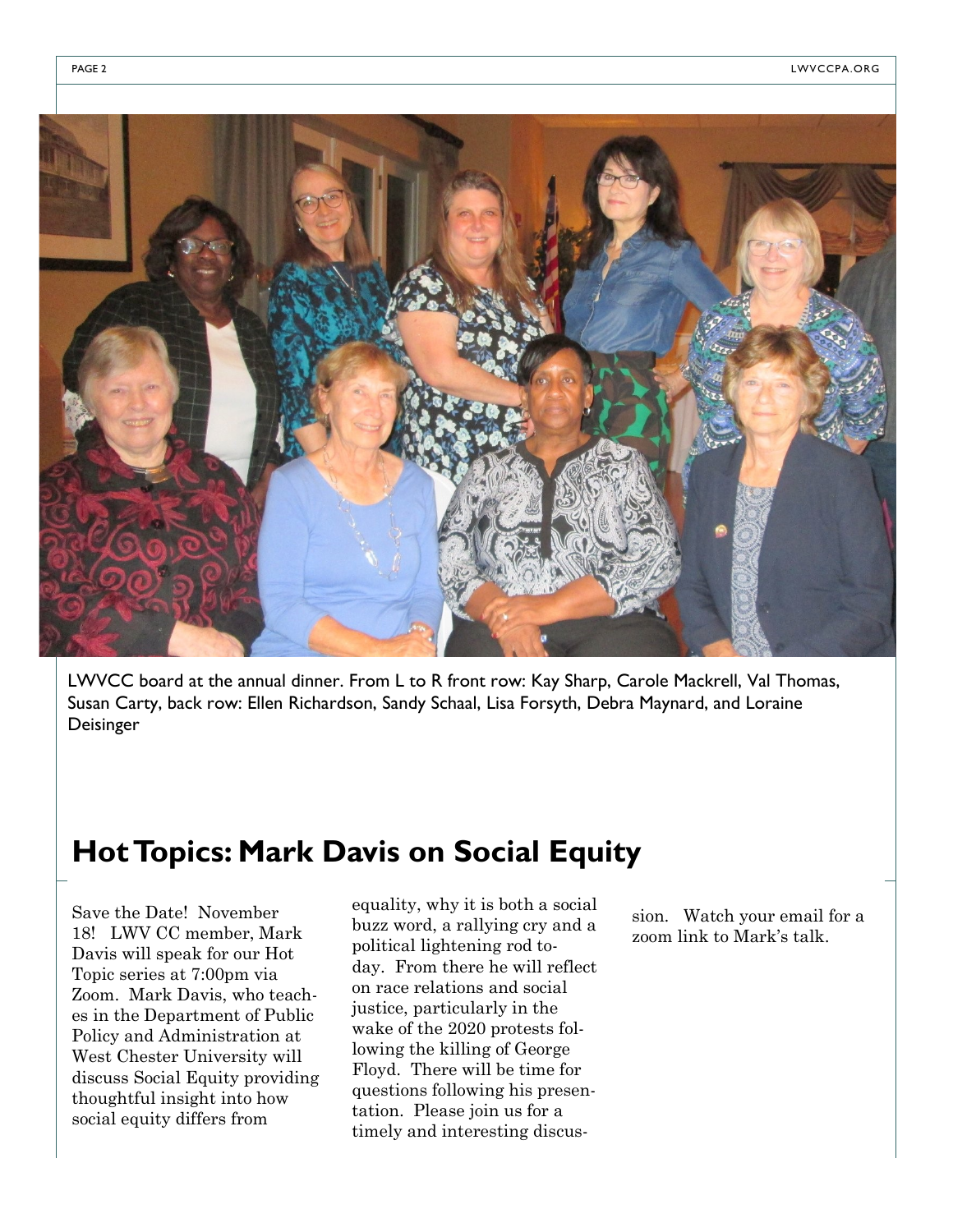## **LWV Central Delco Event: The Untold Story of Women of Color in the League of Women Voters**

Join us for this special event on **Friday, November 12 at Noon via Zoom** to hear **Dr. Carolyn Jefferson-Jenkins**, former president of the National League of Women Voters, and a noted educator and author of the *"The Untold Story of Women of Color in the League of Women Voters"*.

Dr. Jefferson-Jenkins will discuss the progression of the relationship between the League of Women Voters and its members of color as manifested in changes to its policies, practices, symbols, and messaging and highlight the importance of **Diversity, Equity and Inclusion (DEI)** and as it applies to the League past, present and future.

The webinar presentation is **FREE** but **to receive the Zoom link** via email you **MUST** register. You can submit questions for the presenter in advance with your registration.

Go to the LWV Central Delaware County web-site to register: [https://my.lwv.org/pennsylvani](https://my.lwv.org/pennsylvania/central-delaware-county/event/special-author-presentation-%E2%80%9C-untold-story-women-color-league-women-voters%E2%80%9D) [a/central-delaware](https://my.lwv.org/pennsylvania/central-delaware-county/event/special-author-presentation-%E2%80%9C-untold-story-women-color-league-women-voters%E2%80%9D)[county/event/special-author](https://my.lwv.org/pennsylvania/central-delaware-county/event/special-author-presentation-%E2%80%9C-untold-story-women-color-league-women-voters%E2%80%9D)[presentation-%E2%80%9C](https://my.lwv.org/pennsylvania/central-delaware-county/event/special-author-presentation-%E2%80%9C-untold-story-women-color-league-women-voters%E2%80%9D)[untold-story-women-color](https://my.lwv.org/pennsylvania/central-delaware-county/event/special-author-presentation-%E2%80%9C-untold-story-women-color-league-women-voters%E2%80%9D)[league-women](https://my.lwv.org/pennsylvania/central-delaware-county/event/special-author-presentation-%E2%80%9C-untold-story-women-color-league-women-voters%E2%80%9D)[voters%E2%80%9D](https://my.lwv.org/pennsylvania/central-delaware-county/event/special-author-presentation-%E2%80%9C-untold-story-women-color-league-women-voters%E2%80%9D)

## **Voter Services**

#### **Section Coordinators:**

Committee members met in West Chester to assemble voter information packages containing bookmarks, post cards, Legislative Directories, and English and Spanish applications. Special thank you to Mary Lou Dondero who contacted numerous Township Offices and Senior Citizen Facilities, and to Cornerstone Christian Fellowship Church for allowing us to use the Justice Rain INC Library.

Members delivered the materials to each of the Township Of-

## **From the Editor**

It has been a pleasure to serve in the League the last few years. I have especially enjoyed volunteering for Voter Services manning a table to register new voters. All of that changed with COVID-19. Since I felt I needed to do something new

fices and Senior Citizen Facilities in their section with the exception of a few that were closed and had no boxes to leave information. All 18 Chester County Libraries also received LWV materials. Events:

> 8/28 - Woodbine Park, Paoli – "West Paoli Neighborhood Reunion"

- 9/2 Wilson Farm Park, Tredyffrin – Greet concert goers
- 9/9 Wilson Farm Park, Tredyffrin – Greet concert goers

and my teaching schedule makes that difficult I decided to take over The Voter. It is my first time doing a newsletter and the learning curve has been steep. My request to all League members, and especially those in charge of committees, is to

- 9/18 Wilson Farm Park, Tredyffrin – "Party in the Park"
- 9/19 Everhart Park, WC – "Turks Head Music Festival"
- 10/2 Unionville Comm Fairgrounds, Kennett – "Unionville Comm Fair"
- 10/11 -Hankin Library, Chester Springs - "Voter Registration Assistance Day"
- Distribution of English and Spanish versions of the 2021 General Election Voters Guide to Libraries and County run Senior

please make sure I receive any information you wish to be in the Voter in a timely fashion. Send it in Word with 10 or 11 point font.

#### Elaine Friedlander

Email: euterpe89@gmail.com

Centers